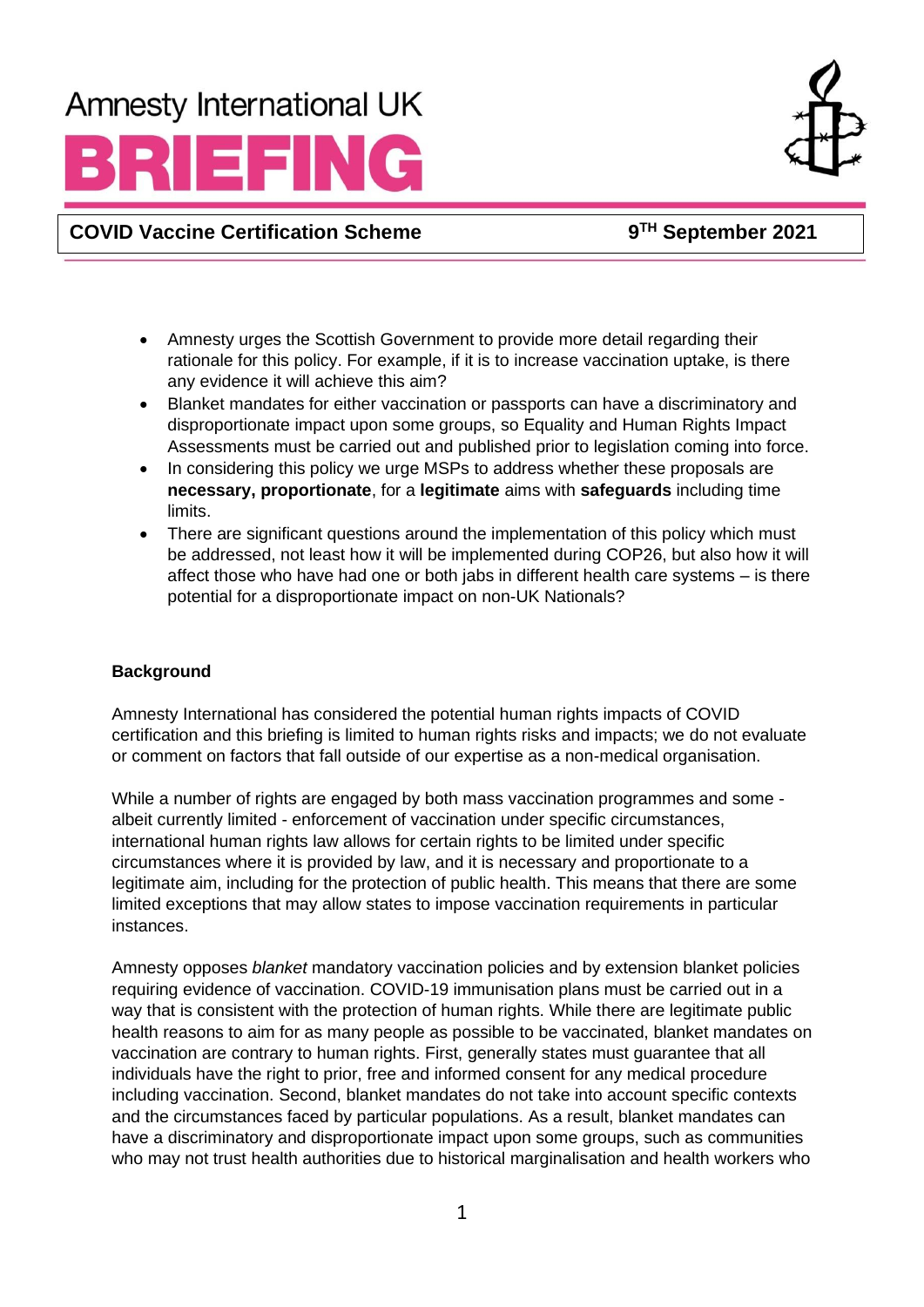may distrust health authorities, given their experience of being put at risk without adequate PPE and working conditions during the pandemic.

#### **Human Rights Concerns**

In this context States should apply the Siracusa Principles on the Limitation and Derogation of Provisions in the ICCPR (Siracusa Principles), an expert interpretation of the ICCPR, which provide specific guidance on when and how restrictions to human rights may be permissible. In relation to public health, the Siracusa Principles note that these "measures must be specifically aimed at preventing disease or injury or providing care for the sick and injured". In addition, the Committee on Economic, Social and Cultural Rights' Comment 14 recognises that states have a margin of discretion in assessing which measures are most suitable in their specific circumstances to protect public health and guarantee the right to health, keeping in mind that ensuring immunisation against major infectious diseases is a core obligation under the right to health.

With this in mind, states proposing or adopting vaccine requirements must demonstrate the following:

a) **A requirement must pursue a specific and legitimate aim based on scientific evidence and in consultation with those groups most likely to be affected**. At this stage we have not seen published information from the Scottish Government on the evidence or rationale for Covid certification in the targeted form proposed. While there is clear evidence that infection rates are high and rising, Amnesty has not seen evidence for why this intervention in the circumstances proposed, will address infection rates or an Equalities and Human Rights Impact Assessment (EHRIA) on the potential disproportionate impacts on certain groups.

#### **Children and Young People**

We hope to see that vaccination certificates will only be required for adults aged 18+ in line with other Coronavirus legislation. There is the risk of discrimination against young people, particularly those ages 16 and 17 accessing entertainment venues. Aside from the fact that decision on vaccine roll-out to younger teenagers is yet to be made. Ensuring that certification is only for adults, and that the definition of an adult follows international standards, will help avoid these complications.

- b) **A requirement must be necessary, proportionate and reasonable to achieve this aim.** States must engage in a transparent decision-making process and present an evidence-based rationale that explains the goal of such a requirement and why this goal cannot be achieved with less restrictive measures. Again, we are unable to assess this proposal against these criteria without additional information.
- c) **A requirement must exist under a limited scope and timeframe for the purpose of the specific, legitimate aim**. A requirement's timeframe should be reviewed as scientific evidence and understanding of this stage of the pandemic. An issue raised relating to other Coronavirus legislation is the need for "sunset" clauses on legislation so that the extraordinary powers given to governments and public authorities are not retained beyond the time of the pandemic. This is especially important with Covid certification given the profound implications of "vaccine passports" to wider debates around compulsory ID and privacy concerns around individual's health and biometric data. Amnesty would be keen to see a sunset clause in this legislation which goes beyond review dates and commits the Scottish Government to ending the use or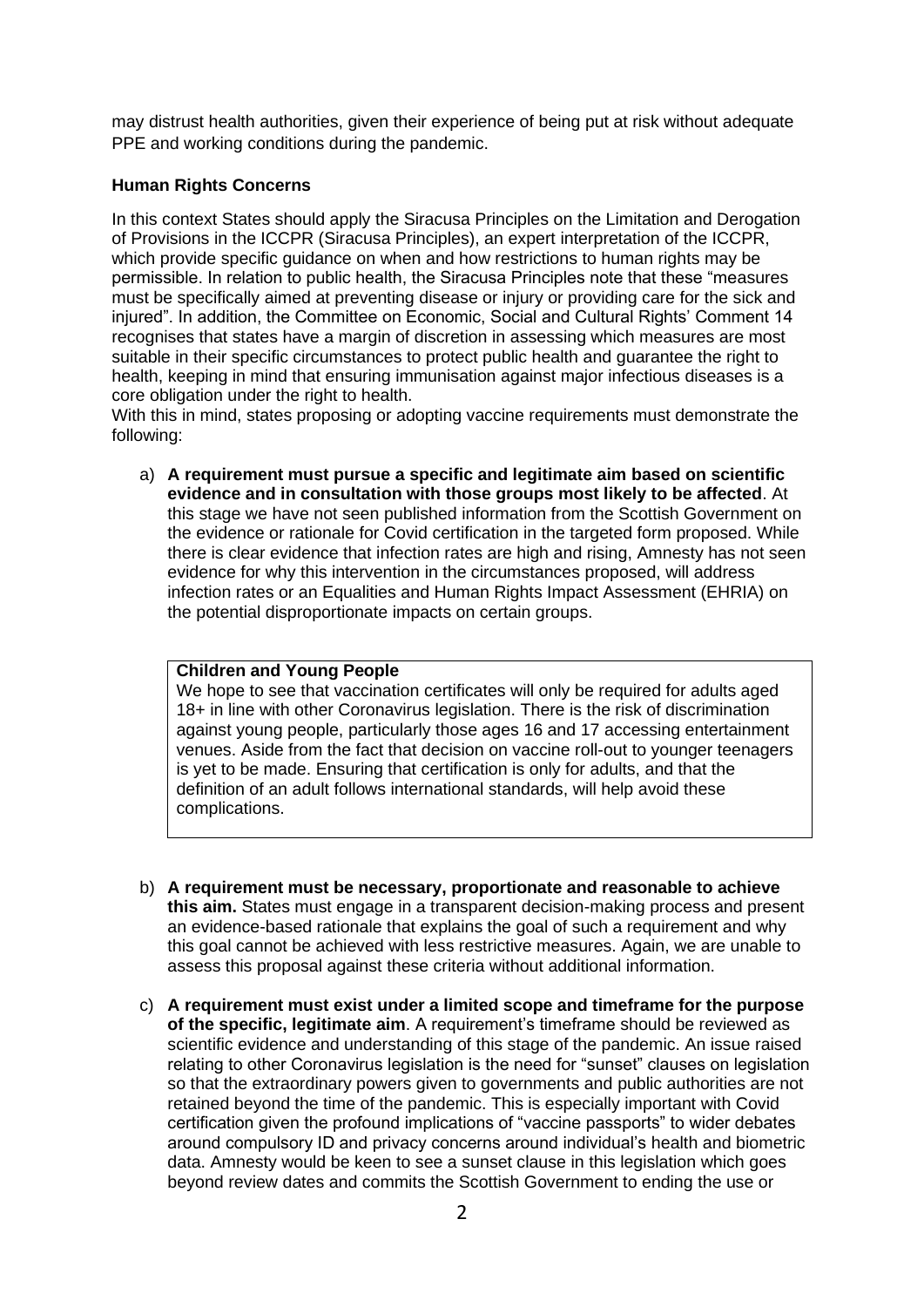requirement for vaccine certification at an appropriate point in the future.

d) **A requirement must not have a discriminatory effect, including on groups that experience historical and structural discrimination, in line with international human rights law and standards**. States must show how they have mitigated against any risks of discrimination or increased marginalisation, especially where vaccine hesitancy is known to be higher among some minority groups or age groups. States should undertake a range of appropriate consultation, information and communication efforts with key communities. States must also ensure that no groups are excluded from vaccine access or on other grounds, such as nationality or immigration status; for example, vaccine appointments should be available outside of religious days and prayer times to ensure that they are accessible to all. There is a concern that those who have received one or both jabs in different health care systems have been unable to get a COVID certificate under current processes. There is therefore potential discrimination or disproportionate impacts on those who have received vaccination overseas or Non-UK Nationals who have recently entered the country.

#### **COP26**

Amnesty International has specific concerns about those attending COP26 – both the official Summit and the civil society spaces in the "Green Zone". Although there is a vaccination programme and process for official delegates administered by the UK Government, there are many organisations and activists planning to come to Glasgow in November and we would like to hear assurances about whether vaccine certification will affect any of the in-person civil society events planned.

- e) **A requirement must be subject to periodic review, with an accessible independent process that regularly reviews the effectiveness of such measures vis-a-vis their initial purpose and to ensure that these are based on the most advanced, up-to-date, accepted and verifiable science available at the time**. Reviews should allow for opportunities to challenge and receive a remedy for any abusive application, including the potential harmful effect on other rights or disproportionate impacts on certain groups.
- f) **A requirement must contain accessible and sufficient precision to avoid framing that could lead to arbitrary health interventions or discrimination based on health status, expanded surveillance or risks to personal data security**. It is important to address the fact that these current proposals may be a first step and that extending circumstances that require vaccine certification could have huge disproportionate impacts on certain groups or could lead the way to mandatory ID or enforced disclosure of health information in other contexts such as workplaces. We have already seen extension to proposals in England that initially required the vaccination of health and social care staff but is now potentially being extended to include flu vaccination. Increasing the circumstances where certification is needed will inevitably increase the likelihood of discrimination based on health status, expanded surveillance or further risk personal data security. Thus safeguards and protections are needed before roll-out of this scheme and strict time limits to the use of "vaccine passports".